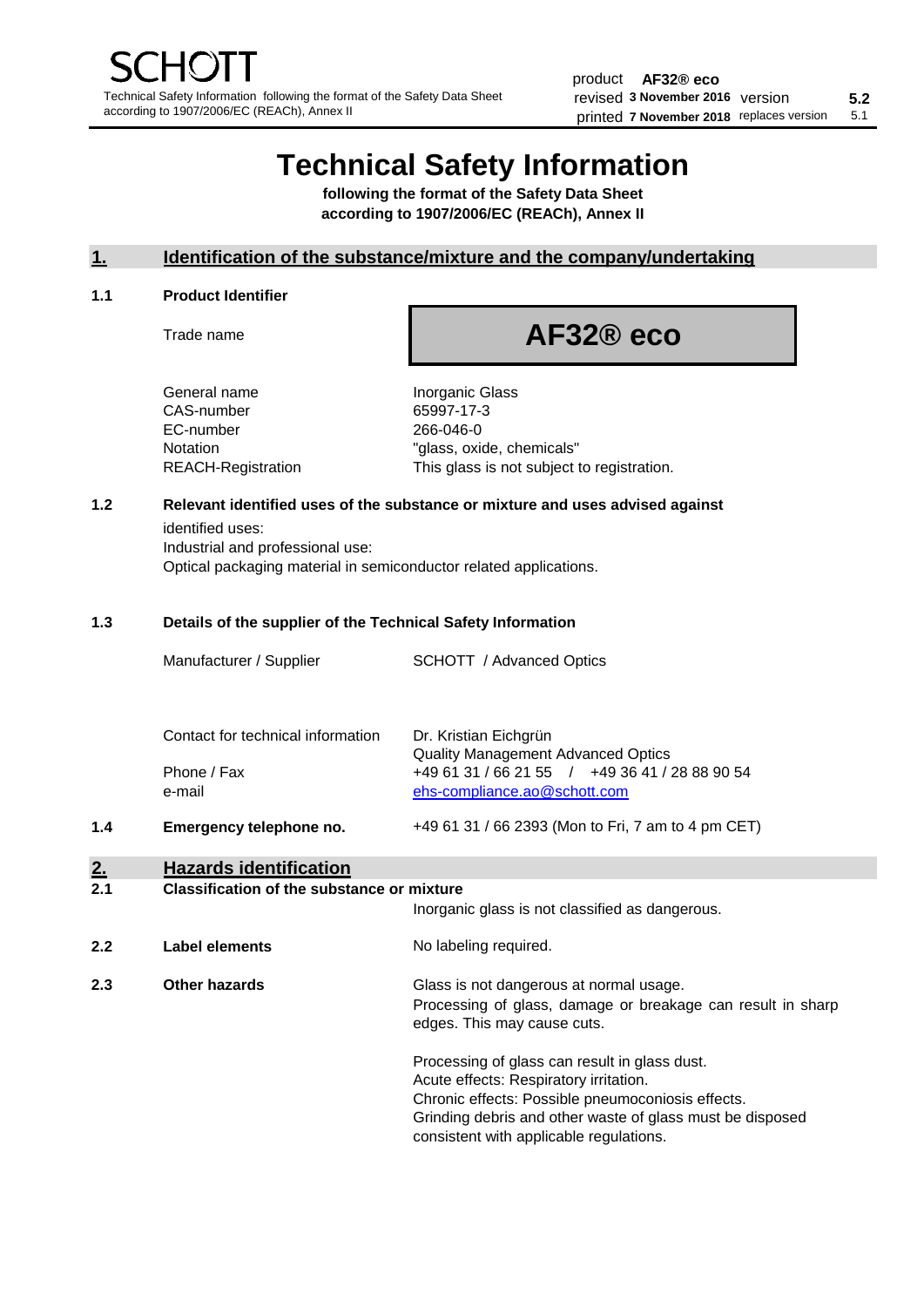## **3. Composition/information on ingredients**

#### **3.1 Substances**

As the substance glass is not included in the candidate list of substances of very high concern, currently there are no information duties according to article 33 of REACH. However for the production of glass we may use substances, which are on the candidate list and had been included in Annex XIV of the REACH regulation or could be included in future . These powdery substances are not present as such in the final glass; they are fully integrated into the glass matrix through the melting process. Thus they loose their original characteristics. The main components are listed as additional information in chapter 16. For more information please refer to ehs-compliance.ao@schott.com.

#### **3.2 Mixtures**

Glass is classified as substance acc. to regulation (EC) No 987/2008 (amending of Reach-Reg.).

# **4. First aid measures**

# **4.1 Description of first aid measures**

| <b>General information</b> | Glass is no hazardous substance. The following information<br>refer to glass dust and glass splinter which may result from<br>processing or breakage. |
|----------------------------|-------------------------------------------------------------------------------------------------------------------------------------------------------|
| <b>After inhalation</b>    | Supply fresh air; consult doctor in case of complaints                                                                                                |
| After skin contact         | Normally not dangerous.                                                                                                                               |
|                            | Consult doctor in case of complaints.                                                                                                                 |
| After eye contact          | Rinse under running water.                                                                                                                            |
|                            | Consult doctor in case of complaints.                                                                                                                 |
| <b>After swallowing</b>    | Consult doctor                                                                                                                                        |

**4.2 Most important symptoms and effects, both acute and delayed**

|                  |                                                                                                                                | none known                     |
|------------------|--------------------------------------------------------------------------------------------------------------------------------|--------------------------------|
| 4.3              | Indication of immediate medical attention and special treatment needed                                                         |                                |
|                  |                                                                                                                                | none                           |
| 5.               | <b>Fire fighting measures</b>                                                                                                  |                                |
|                  |                                                                                                                                |                                |
| 5.1              | <b>Extinguishing media</b>                                                                                                     | no requirements                |
|                  |                                                                                                                                |                                |
| 5.2              | Special hazards arising from the substance or mixture                                                                          | none. Glass is noncombustible. |
| 5.3              | <b>Advice for firefighters</b>                                                                                                 | none                           |
|                  |                                                                                                                                |                                |
|                  |                                                                                                                                |                                |
|                  |                                                                                                                                |                                |
| 6.1              | Personal precautions, protective equipment and emergency procedures                                                            |                                |
|                  |                                                                                                                                | none                           |
|                  |                                                                                                                                |                                |
|                  |                                                                                                                                |                                |
|                  |                                                                                                                                |                                |
|                  |                                                                                                                                |                                |
| 6.4              | Reference to other sections                                                                                                    | none                           |
| 6.<br>6.2<br>6.3 | <b>Accidental release measures</b><br><b>Environmental Precautions</b><br>Methods and material for containment and cleaning up | none<br>none                   |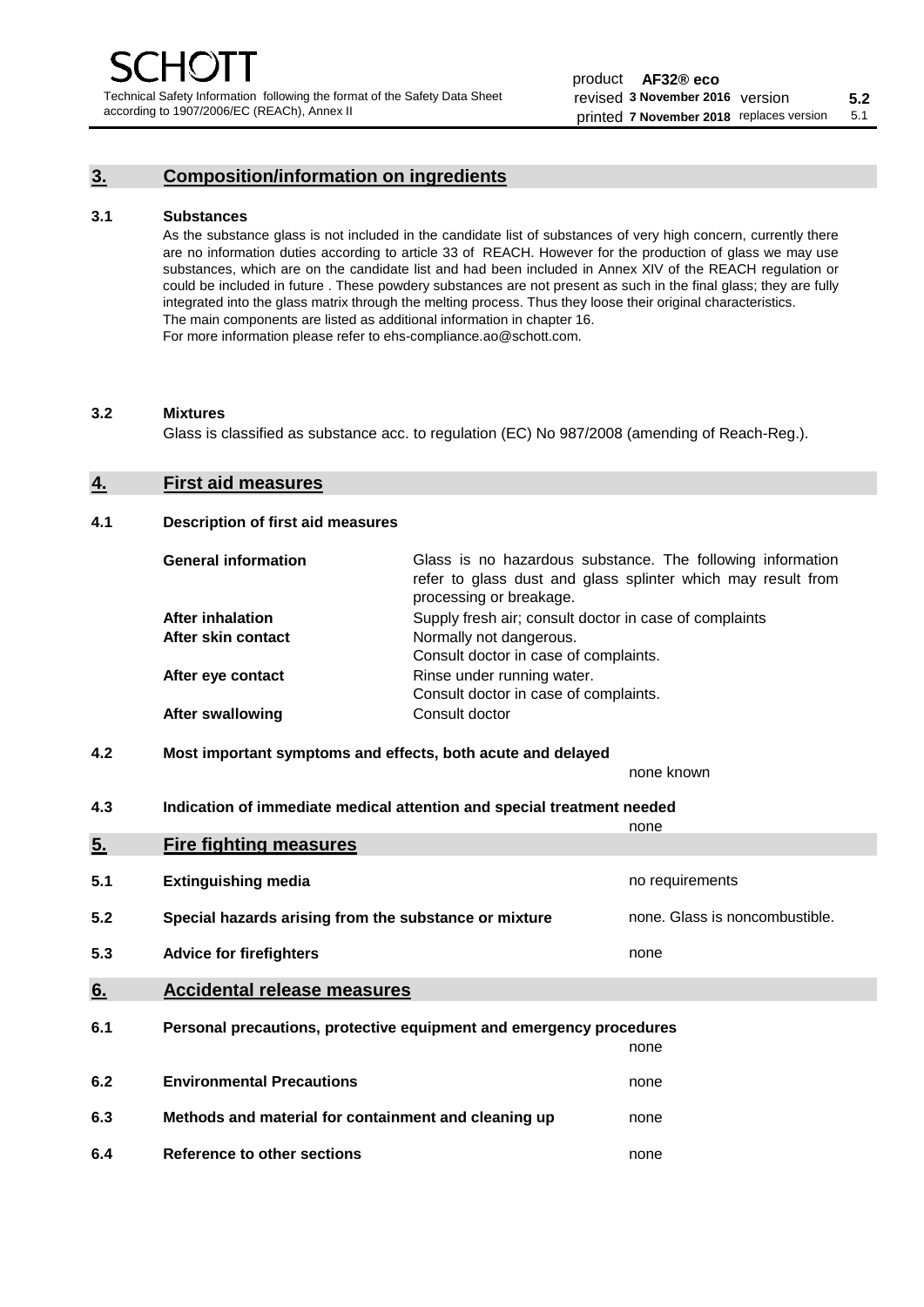| $\underline{7}$ . | <b>Handling and storage</b>                                                                                                                                                                                                                                                                                                                                                                                                    |                                                                                                                                                                                                                                                                                                                                         |  |  |  |
|-------------------|--------------------------------------------------------------------------------------------------------------------------------------------------------------------------------------------------------------------------------------------------------------------------------------------------------------------------------------------------------------------------------------------------------------------------------|-----------------------------------------------------------------------------------------------------------------------------------------------------------------------------------------------------------------------------------------------------------------------------------------------------------------------------------------|--|--|--|
| 7.1               | <b>Precautions for safe handling</b>                                                                                                                                                                                                                                                                                                                                                                                           | Avoid breakage because of injury risk by sharp edges.                                                                                                                                                                                                                                                                                   |  |  |  |
| 7.2               | Conditions for safe storage, including any incompatibilities                                                                                                                                                                                                                                                                                                                                                                   | Store in dry environment. Avoid excessive humidity.                                                                                                                                                                                                                                                                                     |  |  |  |
| 7.3               | Specific end use(s)                                                                                                                                                                                                                                                                                                                                                                                                            | see section 1.2                                                                                                                                                                                                                                                                                                                         |  |  |  |
| 8.                | <b>Exposure controls / personal protection</b>                                                                                                                                                                                                                                                                                                                                                                                 |                                                                                                                                                                                                                                                                                                                                         |  |  |  |
| 8.1               | <b>Control parameters</b><br>Regulation<br>Value<br>0,3 mg / $m3$<br>no information<br>peak limit<br>teratogenic                                                                                                                                                                                                                                                                                                               | In case of dust formation, declaration for FUSED SILICA, CAS-No: 60676-86-0<br>TRGS 900 - GERMAN OCCUPATIONAL EXPOSURE LIMIT VALUES ( 01/2006)<br>(EXPOSURE LIMIT VALUE) with reference to the respirable fraction.<br>There is no reason to fear a risk of damage to the developing embryo<br>or foetus when limit value is adhered to |  |  |  |
| 8.2               | <b>Exposure controls</b><br>Technical measures and appropriate work processes have higher priority than personal<br>protective equipment. Provide adequate ventilation by local exhaust ventilation or ventilation<br>in general.<br>Adequate assessment tools for verification of effectivity of the protective measures includes<br>methods of measurements as described in "Technischen Regeln for Gefahrstoffe (TRGS) 402. |                                                                                                                                                                                                                                                                                                                                         |  |  |  |
|                   | <b>Respiratory Protection</b>                                                                                                                                                                                                                                                                                                                                                                                                  | Technical<br>measure: wet grinding/processing, avoid dust<br>formation.<br>If glass dust or particulates are above the national exposure<br>limits use a national approved respirator for dust and fibers.                                                                                                                              |  |  |  |
|                   | <b>Hand Protection</b>                                                                                                                                                                                                                                                                                                                                                                                                         | Use protective gloves and safety wristbands for protection<br>against cut injuries.                                                                                                                                                                                                                                                     |  |  |  |
|                   | Eye Protection                                                                                                                                                                                                                                                                                                                                                                                                                 | Use industrial safety glasses that meet national standards.                                                                                                                                                                                                                                                                             |  |  |  |
|                   | <b>Personnel Protection</b>                                                                                                                                                                                                                                                                                                                                                                                                    | Use safety skirting for protection from sharp edges.<br>Wear safety shoes.                                                                                                                                                                                                                                                              |  |  |  |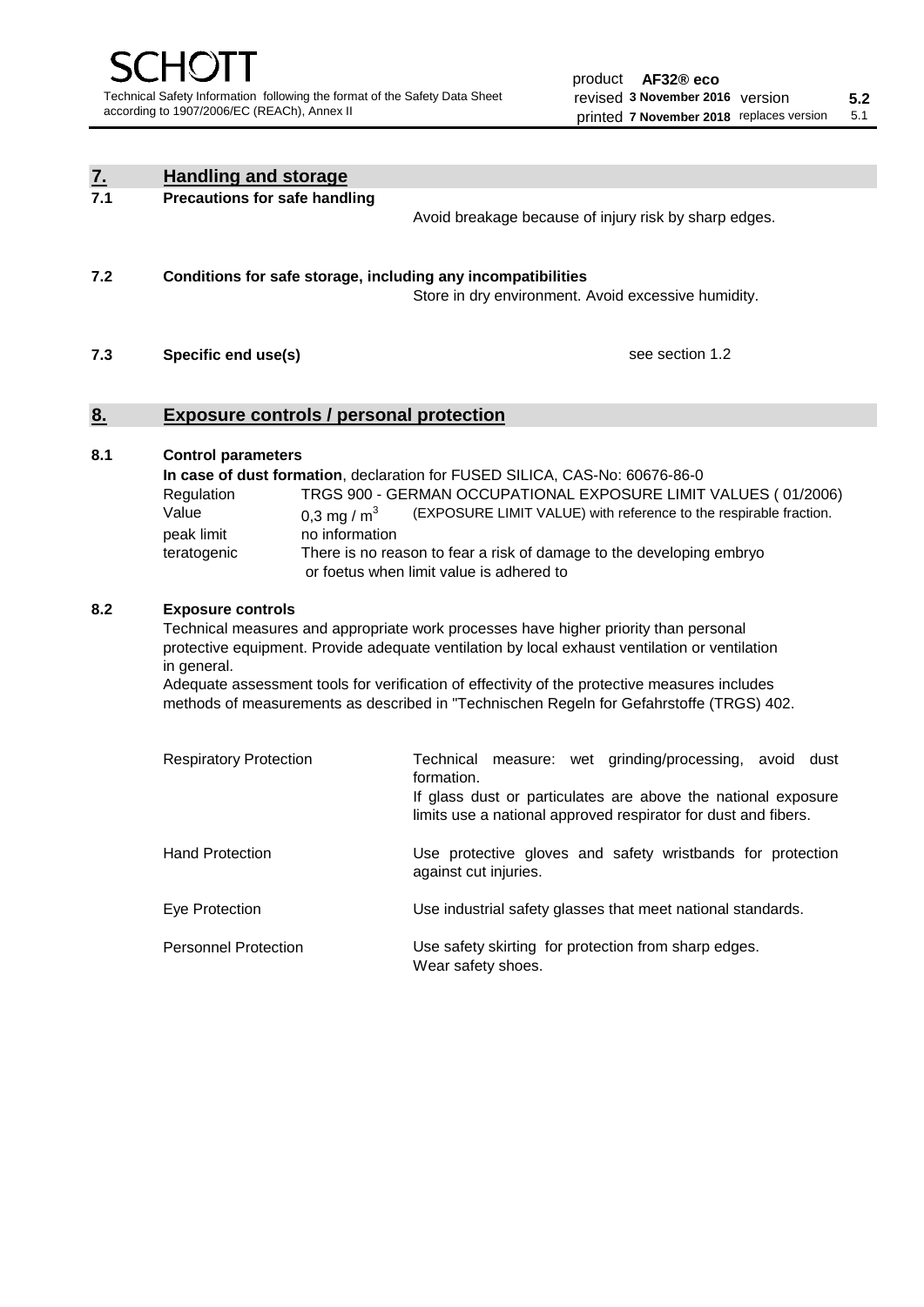Technical Safety Information following the format of the Safety Data Sheet according to 1907/2006/EC (REACh), Annex II

# **9. Physical and chemical properties**

**9.1 Information on basic physical and chemical properties**

|     | Appearance                            |                                                    |
|-----|---------------------------------------|----------------------------------------------------|
|     | <b>Physical state</b>                 | solid                                              |
|     | <b>Colour</b>                         | transparent or coloured                            |
|     | Odour                                 | odourless                                          |
|     | pH-value                              | not applicable                                     |
|     | <b>Boilling point/boilling range</b>  | not applicable                                     |
|     | Melting point/melting range           | 717 °C                                             |
|     |                                       | Transformation temperature according to ISO 7884-8 |
|     | <b>Flashpoint</b>                     | not combustible                                    |
|     | <b>Combustibility</b>                 | not combustible                                    |
|     | Ignition temperature                  | none                                               |
|     | <b>Auto flammability</b>              | none                                               |
|     | Danger of explosion                   | none                                               |
|     | <b>Explosive limits upper / lower</b> | none                                               |
|     | <b>Oxidizing characteristics</b>      | none                                               |
|     | Vapour pressure                       | not applicable                                     |
|     | Density (20 °C)                       | $2,43$ g/ccm                                       |
|     | <b>Water solubility</b>               | not applicable                                     |
|     | <b>Fat solubility</b>                 | not applicable                                     |
|     | n-octanol-water partition coefficient | not applicable                                     |
|     | <b>Other information</b>              | none                                               |
| 9.2 | <b>Other information</b>              | none                                               |

# **10. Stability and Reactivity**

# **10.1 Reactivity**

Glass is a stable material. Glass is inert to many chemicals, but may react to hot, strong alkaline solutions and with hydrofluoric, fluorosilicic and phosphoric acids. When heated to temperatures above the melting point, metal oxide fumes may be emitted.

Glass is an amorphous, inorganic, usually transparent or translucent substance consisting of a mixture of silicates or sometimes borates or phosphates as glass formers. With additions of modifiers a melt is produced at high temperatures, that cools to a solid state without crystallization.

## **10.2 Chemical stability**

Glass is stable at normal environmental conditions.

**10.3 Possibility of hazardous reactions**  No hazardous reactions at intended use.

| 10.4 | <b>Conditions to avoid</b>       | see section 10.1 |
|------|----------------------------------|------------------|
| 10.5 | Incompatible materials           | see section 10.1 |
| 10.6 | Hazardous decomposition products | see section 10.1 |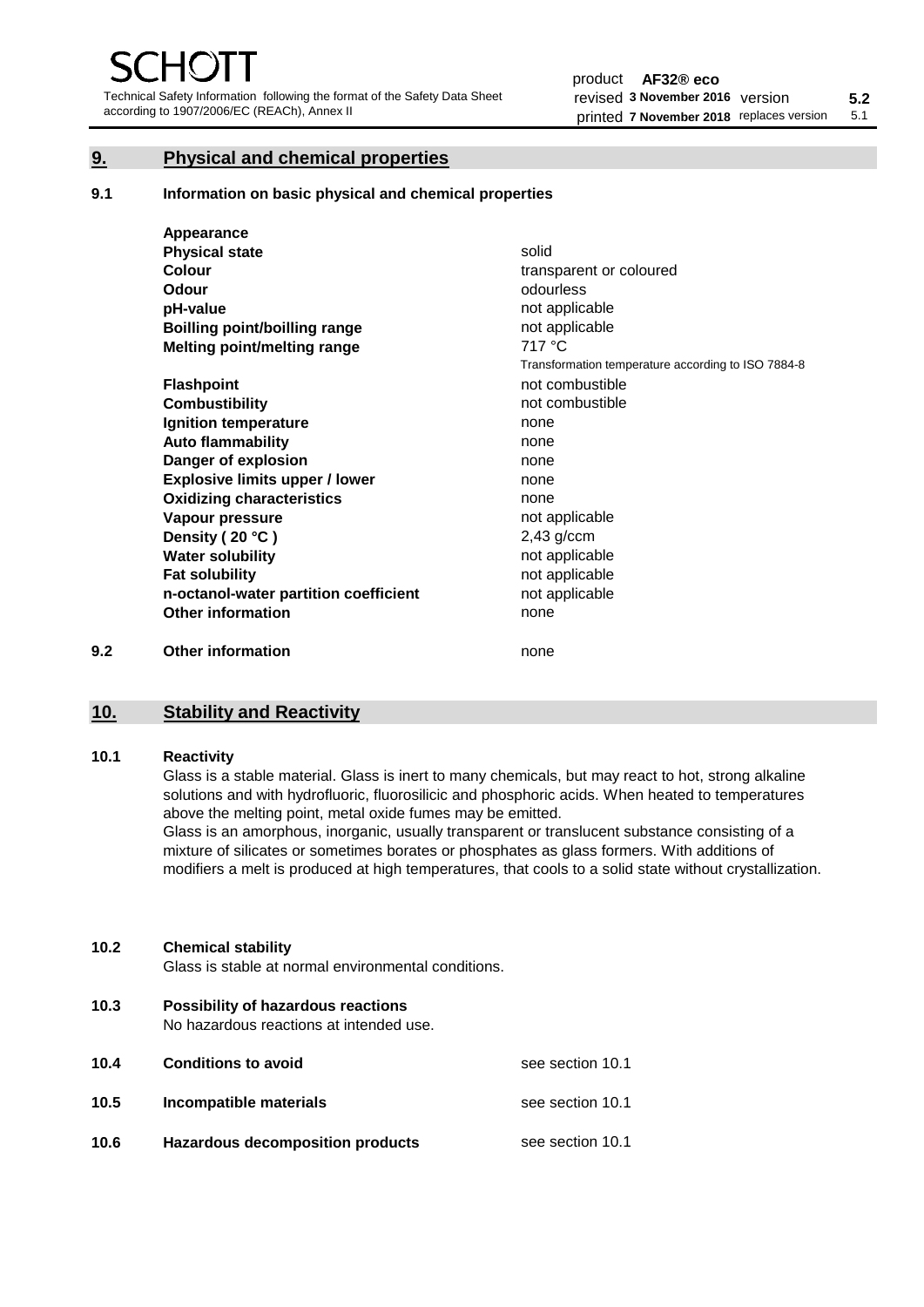## **11. Toxicological information**

**11.1 Information on toxicological effects** Toxicological data are not available.

# **12. Ecological information**

**12.1 Toxicity**

**14. Transport information**

**14.5 Environmental hazards**

- **12.2 Persistence and degradability**
- **12.3 Bioaccumulative potential**
- **12.4 Mobility in soil**
- **12.5 Results of PBT and vPvB assessment**
- **12.6 Other adverse effects**

# **13. Disposal considerations**

**13.1 Waste treatment methods**

| <u>14.</u> | <b>Transport information</b>      |                     |
|------------|-----------------------------------|---------------------|
| 14.1       | <b>UN Number</b>                  | no requirements     |
| 14.2       | <b>UN Proper Shipping Name</b>    | no requirements     |
| 14.3       | <b>Transport hazard class(es)</b> | no requirements     |
| 14.4       | <b>Packing group</b>              | no requirements     |
| 14.5       | <b>Environmental hazards</b>      | no requirements     |
| 14.6       | Special precautions for user      | see sections 6 to 8 |

**14.7 Transport in bulk according to Annex II of MARPOL73/78 and the IBC Code**

no requirements

unknown unknown unknown

unknown unknown unknown

Disposal according to local regulations

# **15. Regulatory information**

# **15.1 Safety, health and environmental regulations/legislation specific for the substance or mixture**

**REACH** Under REACH glass is classified as a "Substance". According to Appendix V Number 11 of the REACh regulation glass is exempted from registration if specified conditions are met. SCHOTT AG, Advanced Optics has examined this conditions for its products. This glass is not subject to registration.

**RoHS** This glass does not contain - according to our knowledge - materials in concentrations, whose placing on the market is forbidden in accordance to the current requirements of the European Directive 2011/65/EU.

# **United Nations Globally Harmonized System (UN-GHS) related to safety information.**

This information considers also the requirements of the UN-GHS related to safety information.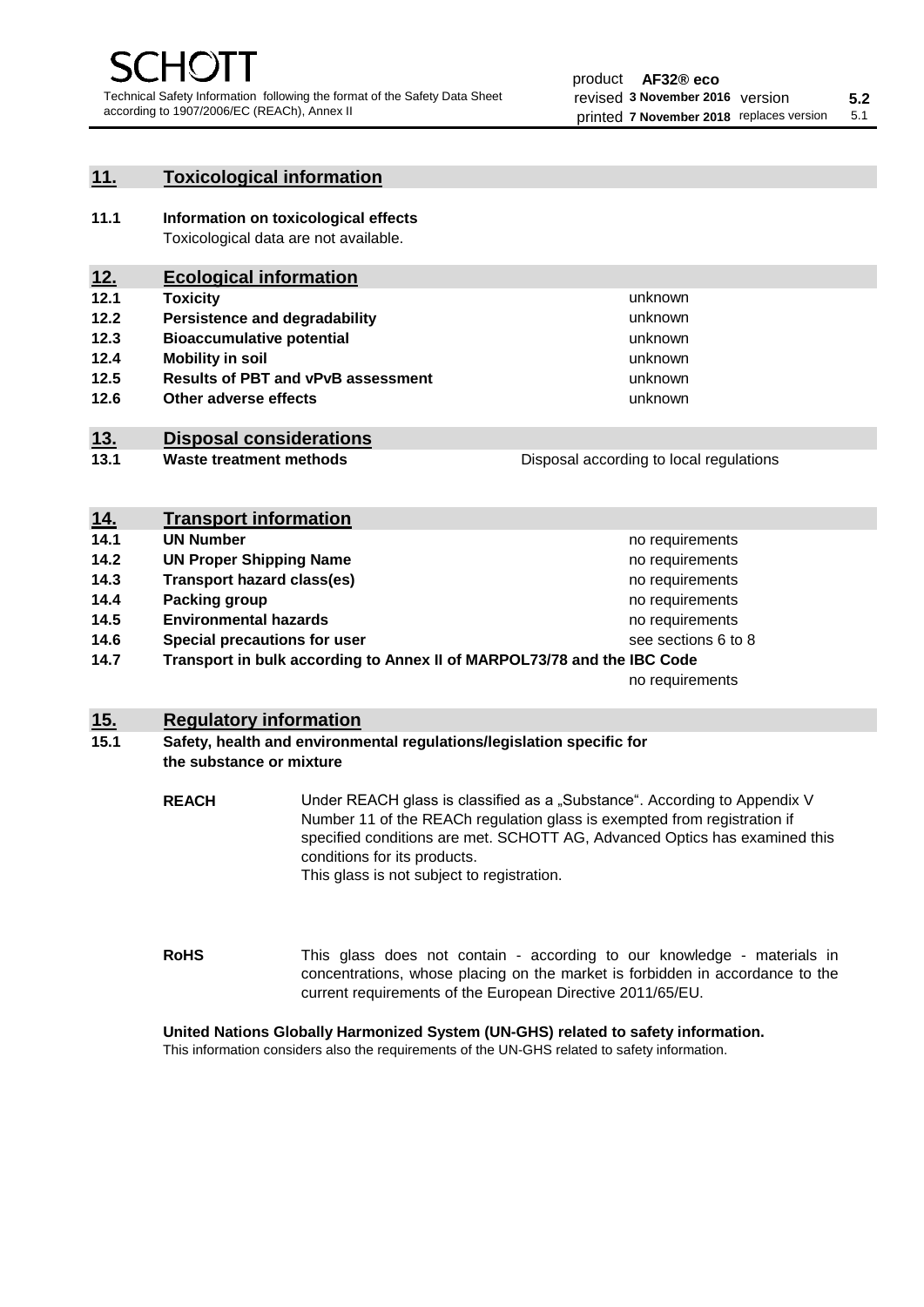Technical Safety Information following the format of the Safety Data Sheet according to 1907/2006/EC (REACh), Annex II

# **15.2 Chemical Safety Assessment**

A Chemical Safety Assessment has not been carried out.

# **16. Other information**

l.

#### **16.1 Composition of mixture according to raw materials, based on the oxides.** 5.1

| chemical        |               | proportion    | <b>SVHC (REACH)</b> | Reg.       | <b>OSHA</b>         | <b>ACGIH</b>                                 | Carc.     |
|-----------------|---------------|---------------|---------------------|------------|---------------------|----------------------------------------------|-----------|
| name            | <b>CAS-No</b> | of weigth (%) | (Y/N)               | (Y/N)      | <b>PEL</b>          | <b>TLV</b>                                   | (Y/N)     |
| Aluminum Oxide  | 1344-28-1     | $10 - 20$     | No.                 | Yes        | $15 \text{ mg/m}^3$ | $10 \text{ mg/m}^3$                          | No        |
| Boron Oxide     | 1303-86-2     | $10 - 20$     | Yes                 | Yes        | $15 \text{ ma/m}^3$ | $10 \text{ mg/m}^3$                          | No        |
| Barium Oxide    | 1304-28-5     | $1 - 10$      | No.                 | Yes        |                     | $0.5 \text{ mg/m}^3$ 0.05 mg/m <sup>3</sup>  | No        |
| Calcium Oxide   | 1305-78-8     | $1 - 10$      | No.                 | Yes        | $5 \text{ mg/m}^3$  | $2 \text{ mg/m}^3$                           | No        |
| Magnesium Oxide | 1309-48-4     | $1 - 10$      | No                  | Yes        | $10 \text{ mg/m}^3$ | $10 \text{ ma/m}^3$                          | No        |
| Silica          | 14808-60-7    | $60 - 70$     | No                  | <b>Yes</b> |                     | $0.1 \text{ mg/m}^3$ 0.025 mg/m <sup>3</sup> | <b>No</b> |
| Tin Oxide       | 18282-10-5    | < 1           | No                  | Yes        | $2 \text{ ma/m}^3$  | $2 \text{ mg/m}^3$                           | No        |

**The classification and limiting values are valid for the raw materials, see section 3. Glass is not a substance of very high concern (SVHC).**

#### **Explanations to the data in the table**

| SVHC(REACH) | The raw material is listed in the candidate list of the substances of very high<br>concern                                                                 |
|-------------|------------------------------------------------------------------------------------------------------------------------------------------------------------|
| Reg.        | Regulated chemical substance per list OSHA Regulations (Standards - 29 CFR)<br>Subpart 1910.1000 Tables Z1 to Z3 Limits for Air Contaminants               |
| OSHA / PEL  | Permissible exposure limit - for chemical materials, issued by the OSHA                                                                                    |
| ACGIH / TLV | Threshold limit value - chemical substances classification by the ACGIH                                                                                    |
| <b>OSHA</b> | Occupational Safety and Health Administration, an organization of the US.<br>Department of Labor (www.osha.gov).                                           |
| ACGIH       | American Conference of Governmental Industrial Hygienists (ACGIH), an<br>member-based organization that advances occupational and environmental<br>health. |
| Carc.       | Chemical substance classified as carcinogen                                                                                                                |